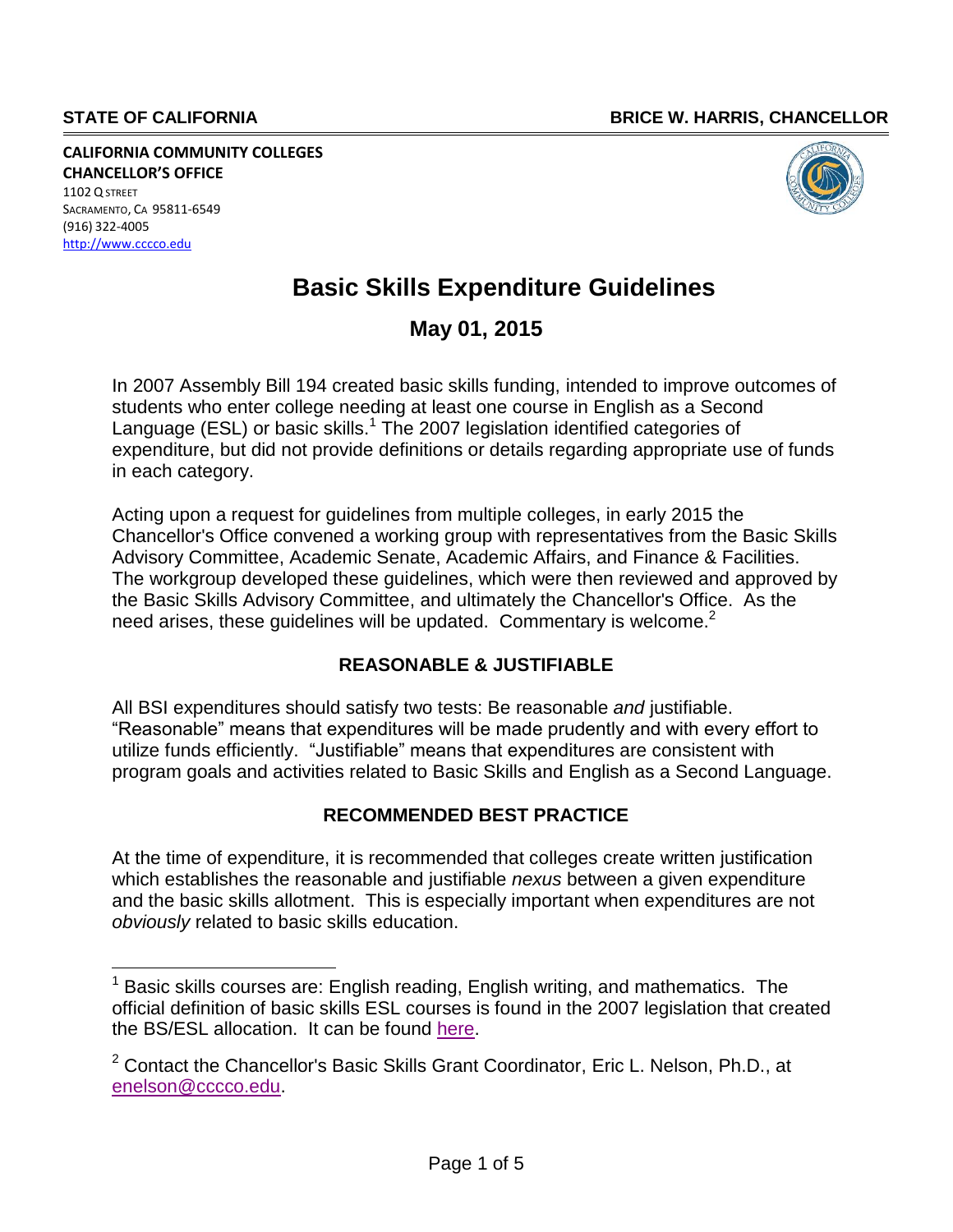#### **ULTIMATE RESPONSIBILITY**

Ultimately colleges and districts are responsible for allocation decisions. This responsibility cannot be delegated. Colleges and/or districts can be audited by the California Department of Audits, the Chancellor's Office, or other government agencies with a lawful interest in the expenditure of basic skills allocation funds.

#### **NON-ALLOWABLE EXPENSES**

The expenditures provided below do not constitute an exhaustive list. An effort was made to provide an expansive set of examples of expenditures that are seen as *not allowable*.

Construction, remodeling, and renovation.

Gifts, gift cards, T shirts, plaques, trophies, key fobs, monogrammed give away pens, etc.

Basic skills staff or instructor T shirts, clothing of any type, e.g., monogrammed shirts for staff, jackets, sweatshirts, etc.

Monetary awards of any kind.

Stipends, transportation expenses, snacks or meals, etc., for basic skills students.

Air fare, rental cars, or other transportation, hotel, travel expenses, food, etc. for basic skills students to attend off-campus events even if the event is basic skills related.

Stipends for basic skills students to attend basic skills courses. This should not be confused with former basic skills students being paid to tutor in basic skills courses they have previously successfully completed.

Office furniture, white boards, *flip charts*, chairs, bookcases, etc.

Non-instructor staff salary or benefits unless there is a *clear nexus* between the duties of the staff person and the basic skills program.

Political contributions, professional dues, group memberships, or contributions of any kind.

Rental of off-campus space, whether for a permanent office or teaching space, or rental space for meetings, seminars, etc.

Legal expenses.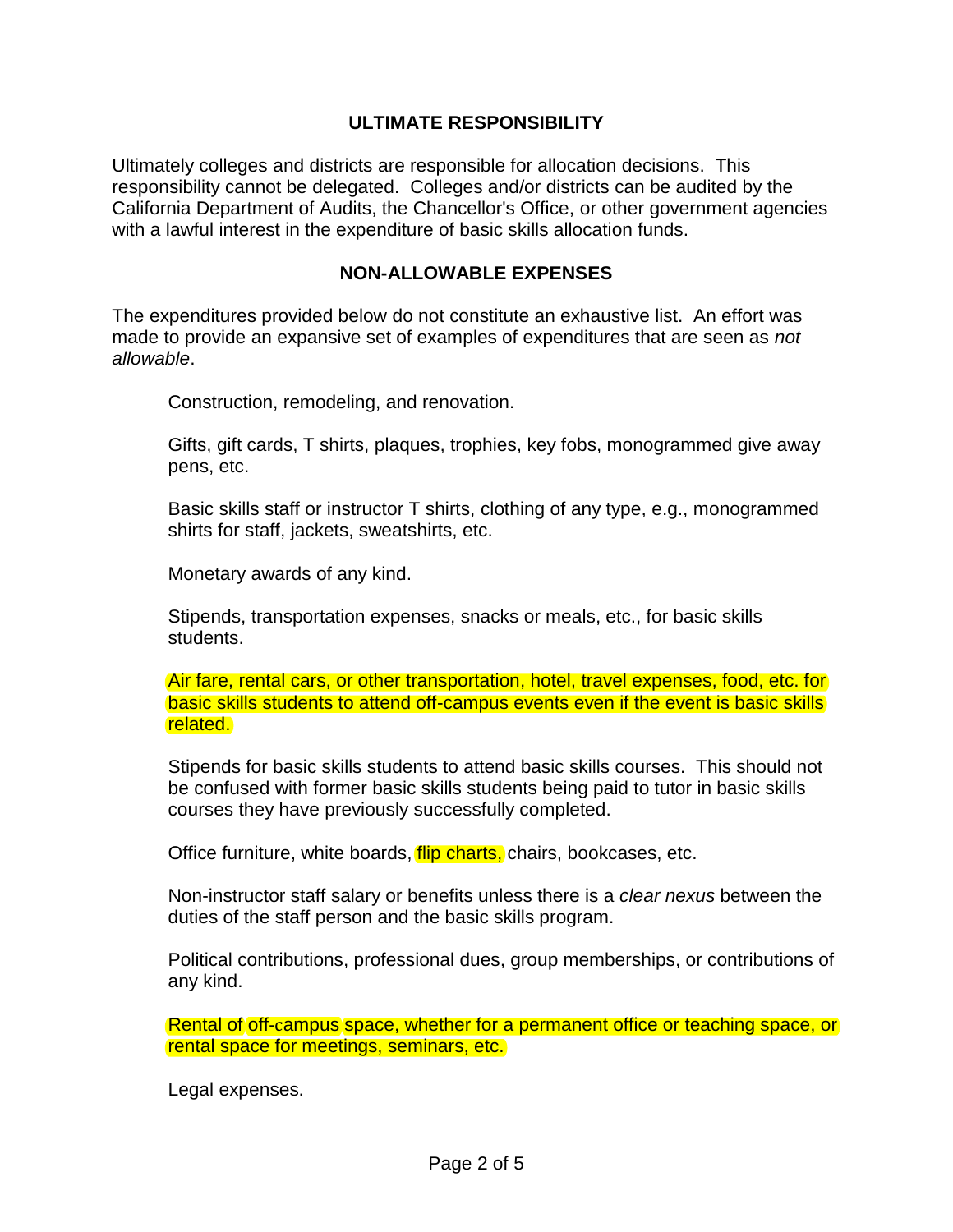Expenses incurred by an audit.

Indirect or support costs, such as janitorial service, campus transportation, heat, electricity, etc.

Unjustifiable travel or convention costs.

Vehicles, campus electric vehicles, bicycles, etc.

Writing, revision, or production of non-basic skills courses, even if they are English composition, English reading, or mathematics courses.

Student assessments not related to basic skills education, e.g., vocational aptitude testing, opinions and attitudes, health needs, safety needs, etc.

Provision of non-basic skills counseling services.

Tutoring costs, for non-basic skills topics.

Research that is not directly related to basic skills.

### **ALLOWABLE EXPENSES**

The expenditures provided below do not constitute an exhaustive list. An effort was made to provide an expansive set of examples of expenditures that are seen as *allowable*.

# **Category A: Program and curriculum planning and development**

- Development of a basic skills tutoring program.
- Development of a basic skills curriculum planning guide.
- Development of a basic skills drop in peer help center.
- Development of online distance education courses for basic skills students.
- Curriculum development for basic skills courses in noncredit and credit, including new courses.

#### **Category B: Student assessment**

- Purchase of computers and equipment such as scanners, to assess basic skills abilities.
- Purchase of software and licenses for assessment.
- Salary of non-instructor hired to administer basic skills tests.
- Development and implementation of assessment intervention programs, including preparation for Common Assessment Initiative test.
- Research and development methods for assessment preparation.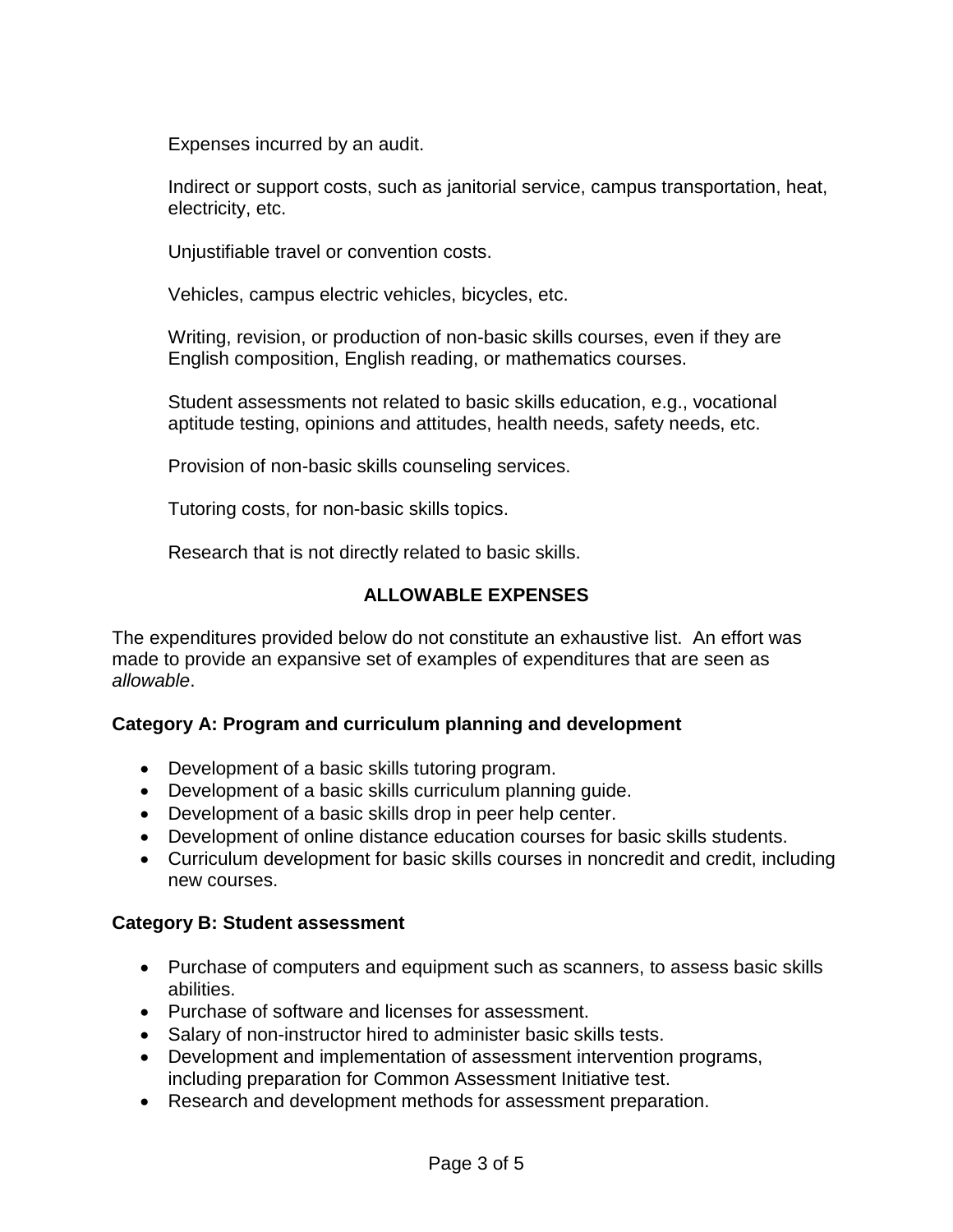# **Category C: Advisement and counseling services**

- Salary of basic skills peer advisor or counselor.
- Salary of basic skills mentor.
- Purchase of supplies to create basic skills campus announcements.
- Creation and maintenance of a website devoted solely to basic skills.
- Cost of a basic skills email list that delivers basic skills information to basic skills students.
- Direct advising and counseling services for credit and noncredit basic skills students.
- Embedded counseling in basic skills credit and noncredit courses.
- Counseling and advising in support of learning community basic skills courses.

### **Category D: Supplemental instruction and tutoring**

- Purchase of a web-based interactive program of supplemental instruction for basic skills.
- Purchase of training videos, or online training videos, or similar that supplement basic skills instruction.
- Direct tutoring to noncredit and credit basic skills students in basic skills areas.
- Supplemental instruction for basic skills students in basic skills areas.
- Salary of teaching assistants assisting basic skills instructors.

# **Category E: Articulation**

- Cost of studies that evaluate degree applicable English and mathematics courses on campus, to identify important points of instruction to include in credit and noncredit basic skills course curriculum.
- Support for basic skills faculty to attend or host meetings and discussions on K- 12 course alignments and student preparation as these pertain to basic skills courses.
- Stipends for meetings, portfolio sharing, and discussions on noncredit to credit basic skills course alignment and curriculum.

#### **Category F: Instructional materials and equipment**

- Purchase of learning materials and equipment that support basic skills noncredit and credit students.
- The costs for safe storage of basic skills supplies, equipment, instructional materials, and similar.
- Purchase of textbooks and learning materials used in basic skills courses.
- Purchase of basic skills instructional software.
- All learning materials and equipment that support basic skills credit and noncredit courses and students.
- Purchase of computers to assess basic skills abilities.